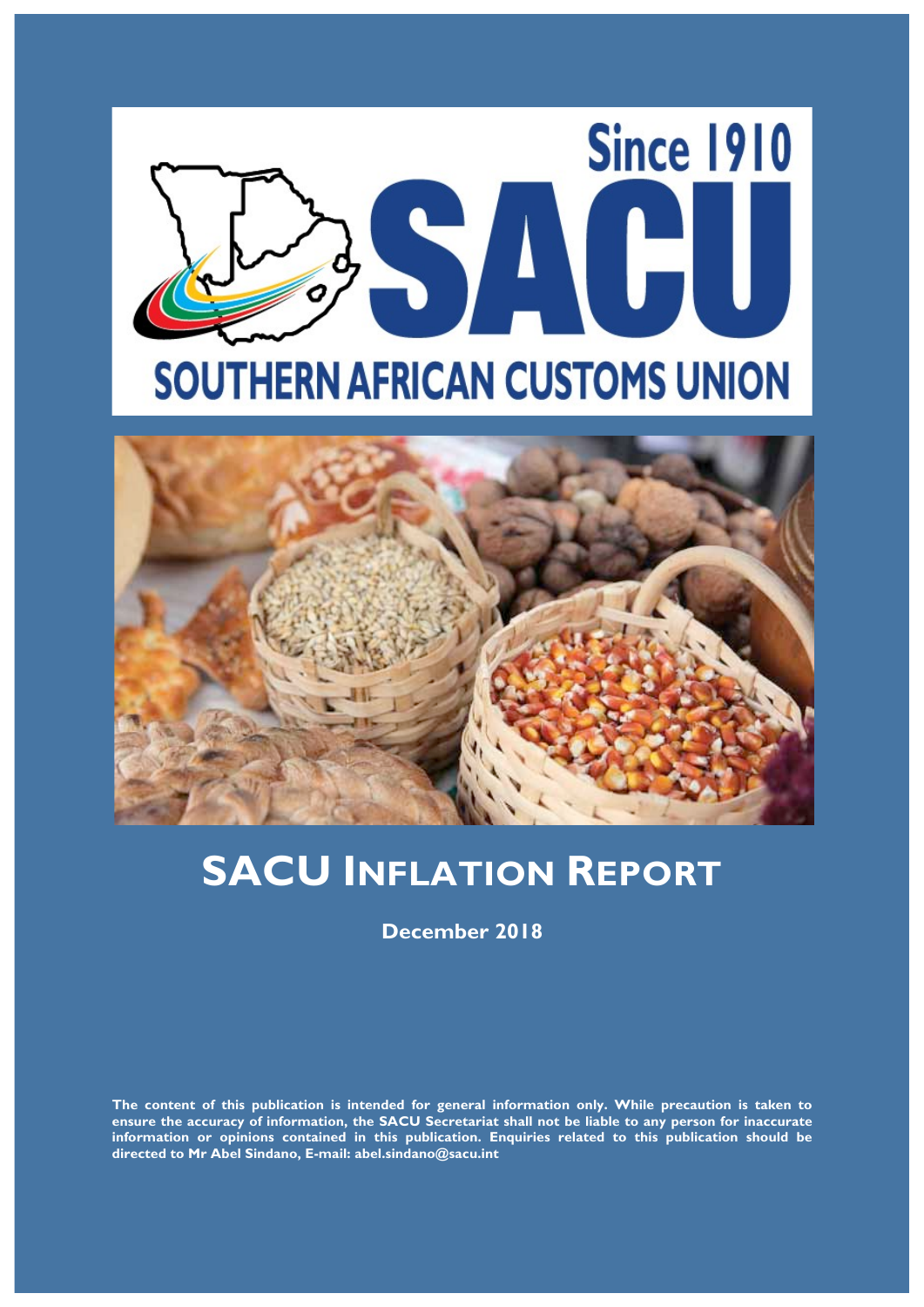#### **INTRODUCTION**

The report examines the monthly inflation rate performance of individual SACU Member States and selected international economies. The report also looks at the trend in oil prices and the world food prices using the Food and Agricultural Organisation (FAO) Food Price Index.

The Consumer Price Index (CPI) is used as the basis to calculate the rate of inflation as experienced by consumers. The inflation rate measures the change in the CPI for the month under review to the previous month (month-on-month change) as well as to the corresponding month in the previous year (year-on-year change). The inflation rate is vital for purposes of economic policy-making, especially the conduct of monetary policy and to consumers in general. It is further used in a wide variety of public and private contracts for the purposes of adjusting payments (such as wages, rents, interest and social security benefits).

For the month of December 2018 compared to the preceding month, it was observed that prices decelerated in all Member States. Lesotho recorded the highest change in consumer prices in December 2018, recording a rate of 5.4 percent followed by Eswatini at 5.2 percent, Namibia (5.1 percent), South Africa (4.5 percent), and Botswana (3.5 percent). All Member States continued to record a single digit annual inflation rate during the month of December 2018.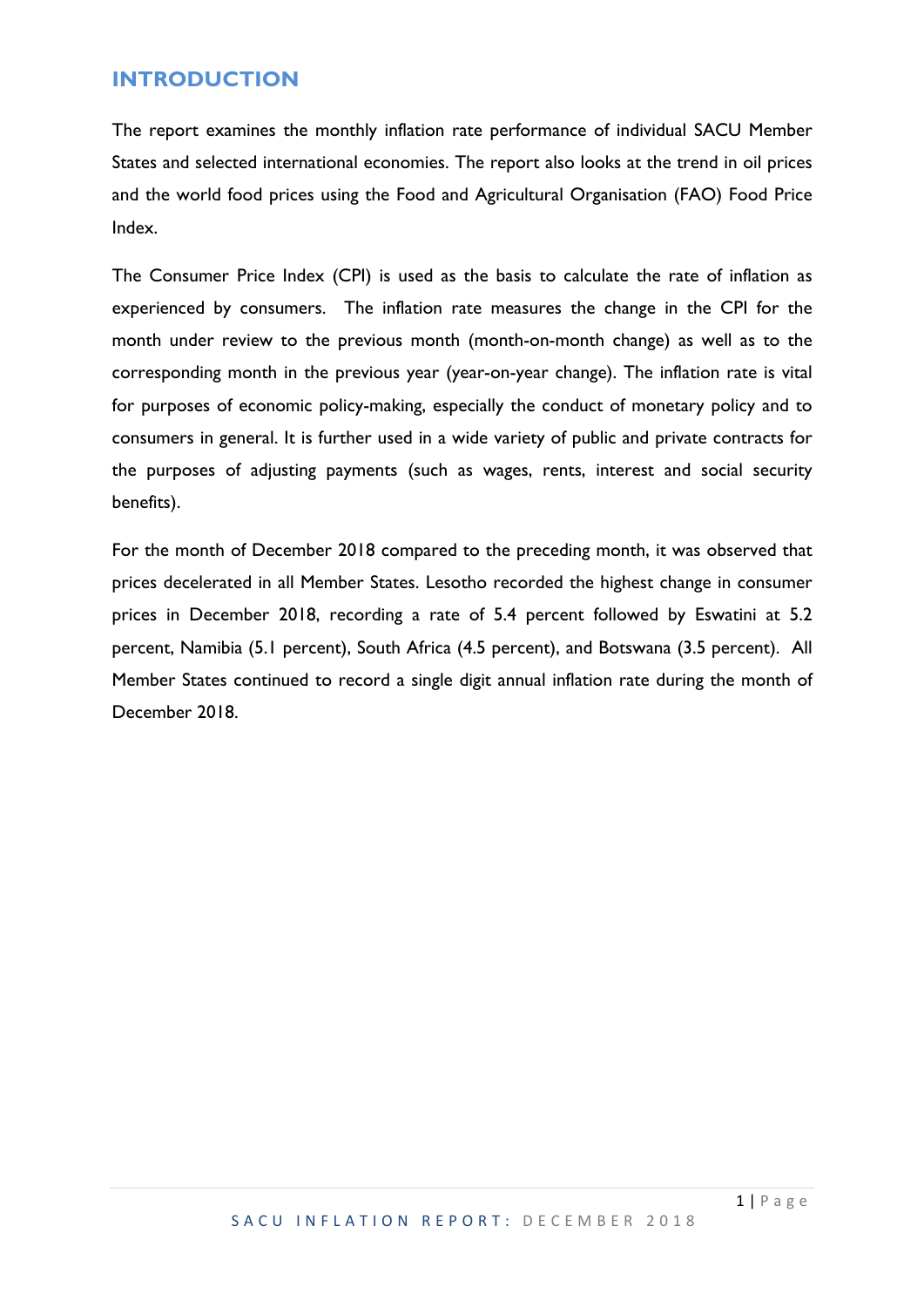#### **Inflation Rate in SACU Member States**

Consumer prices advanced at a lower rates in December 2018 compared to the preceding month in all Member States. **Map 1** shows that Lesotho recorded the highest change in consumer prices in December 2018, recording a rate of 5.4 percent followed by Eswatini at 5.2 percent, Namibia (5.1 percent), South Africa (4.5 percent), and Botswana (3.5 percent). All Member States continued to record a single digit annual inflation rate during the month of December 2018.

Overall in 2018, consumer prices decelerated in all Member States. Member States recorded the following inflation rates for 2018: Botswana (3.2% compared to 3.3% in 2017); Eswatini (4.8% compared to 6.3% in 2017); Lesotho (4.8% compared to 5.2% in 2017); Namibia (4.3% compared to 6.2% in 2017); and South Africa (4.7% compared to 5.3% in 2017).



**Map 1:** Annual Inflation Rates (%) for December 2018 in SACU Member States

*Source: Member States Statistics Offices; (BW-Botswana; LS –Lesotho; NA-Namibia; ZA-South Africa; SZ- Eswatini)*

By the end of December 2018, monetary policy stance in Member States continued to remain accommodative with the repo rate  $/$  bank rate<sup>1</sup> ranging between 5.00 percent and

<u> 1989 - Jan Samuel Barbara, político establecido de la provincia de la provincia de la provincia de la provinci</u>

 $1$  Bank rate is the rate at which the Central Bank lends to Commercial Banks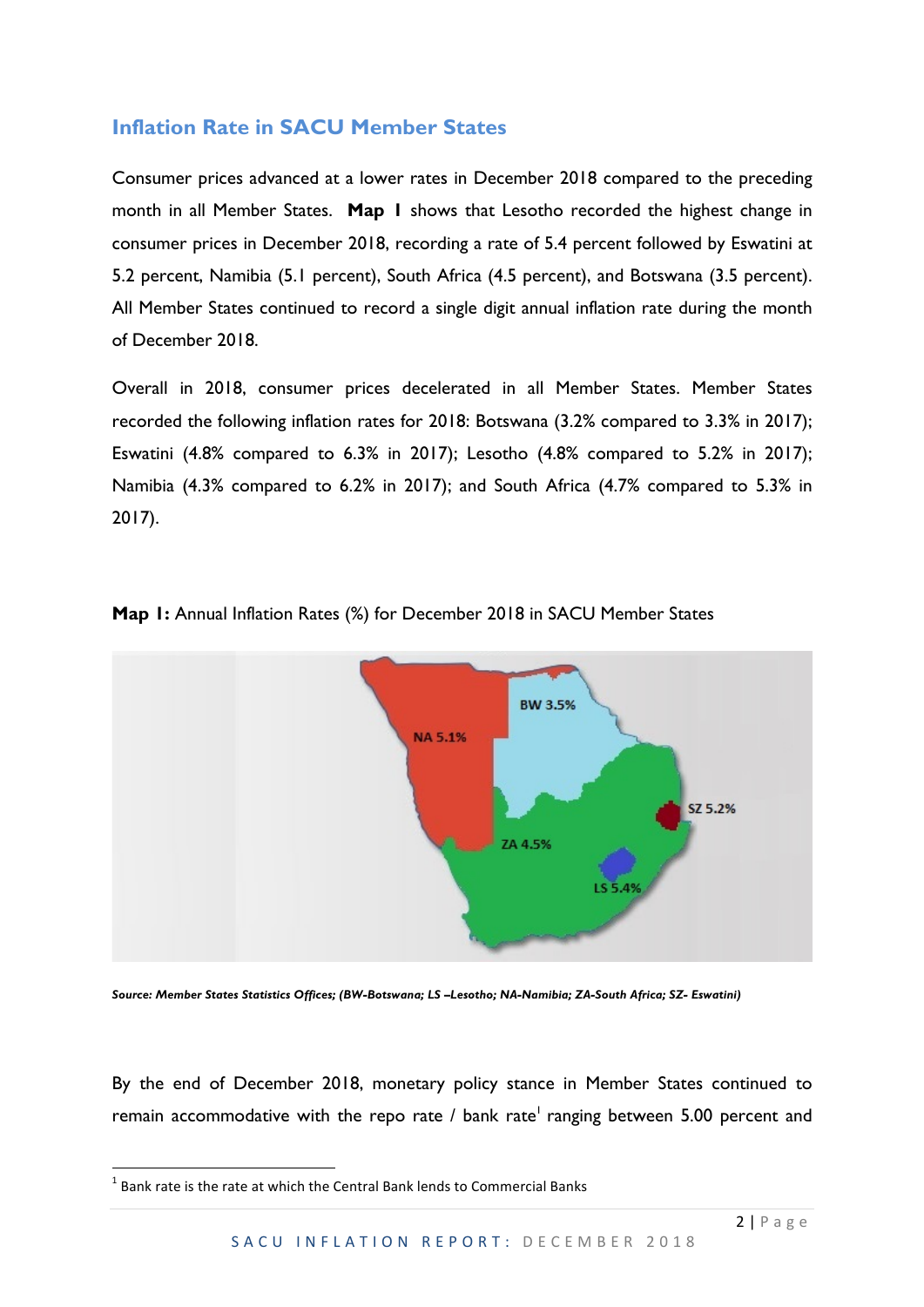6.75 percent, as depicted in **Chart 1**. Monetary stance was unaltered between December 2018 and November 2018 in all Member States. During the month of December 2018, the highest prime lending rate was observed in Lesotho at 11.6 percent, followed by Namibia at 10.50 percent, Eswatini at 10.25 percent, South Africa at 10.25 percent, and Botswana at 6.50 percent.





In **Botswana,** the annual inflation rate decelerated to 3.5 percent in December 2018 compared to 3.8 percent in the preceding month, as reflected in **Chart 2**. The annual rate in December 2018 was higher than the 3.2 percent recorded during a similar month in 2017. The acceleration in the annual inflation rate in December 2018 when compared to December 2017 was mainly driven by the rise of prices in *transport (10.0 percent compared to 4.1 percent in December 2017) and miscellaneous goods & services (6.5 percent compared to 2.8 percent in December 2017).* The main categories based on the basket weights performed as follows*: food & non-alcoholic beverages (-0.2 percent compared to 1.1 percent in December 2017); and housing & utilities (3.5 percent compared to 5.8 percent in December 2017)*.

*Source: Member States' Central Banks*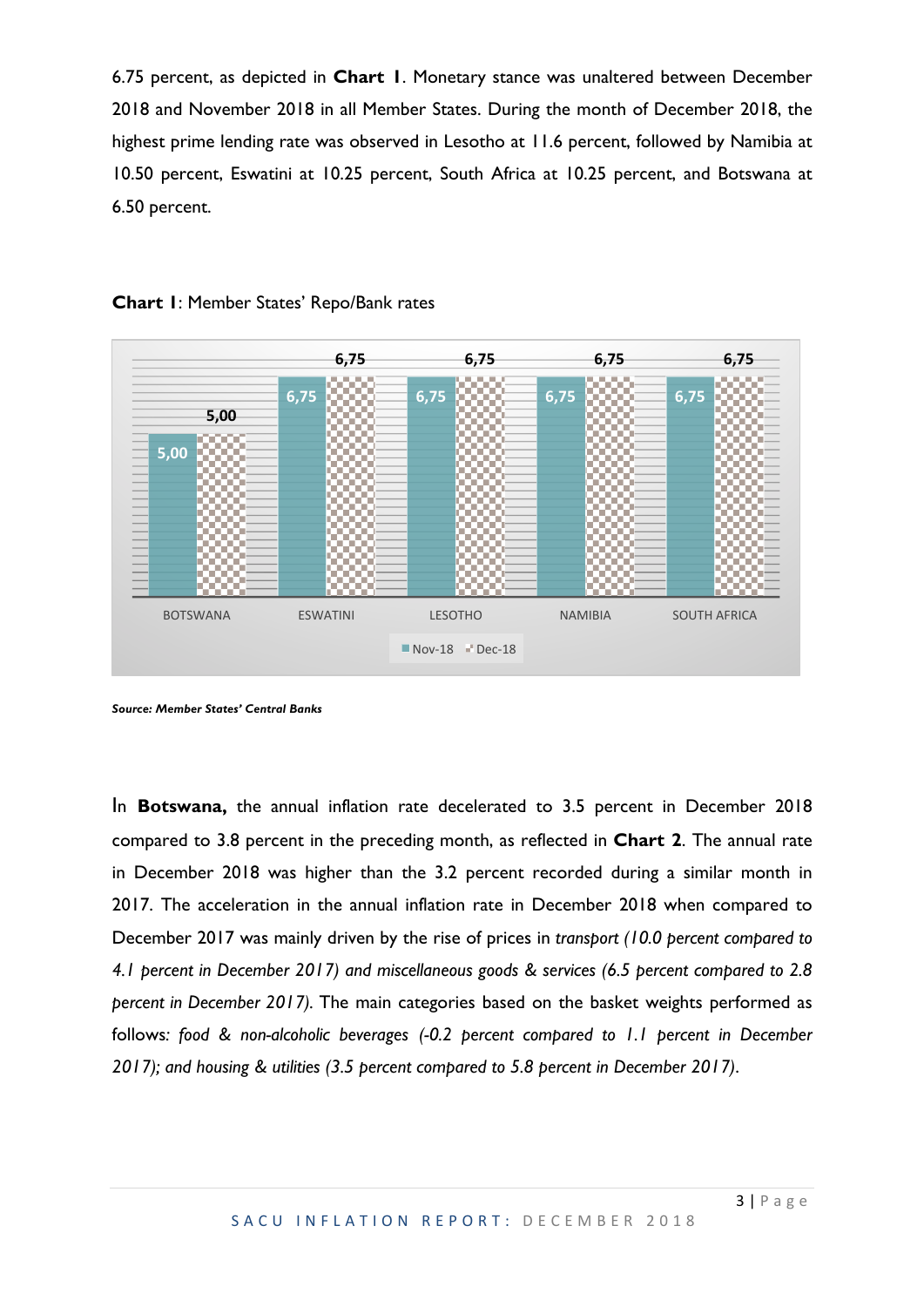On average, consumer prices increased by 0.1 percent between December 2018 and November 2018. The annual inflation rate recorded in December 2018 was within the inflation target range of  $3 - 6$  percent set out by the Bank of Botswana.



**Chart 2**: Botswana Annual Inflation Rates

*Source: Statistics Botswana*

In **Eswatini**, the annual inflation rate increased by 5.2 percent in December 2018 compared to 5.3 percent in the preceding month as indicated in **Chart 3**. Annual inflation rate in December 2018 was higher than the 4.7 percent recorded during a similar month in 2017. The main contributor to the acceleration in prices between December 2018 and December 2017 was mainly due to the increase in prices of *housing & utilities (14.0 percent up from 8.2 percent in December 2017) w*hich accounts for 29.15 percent of the overall inflation basket. The other main categories in the basket based on the weight, the *food & non-alcoholic beverages* and *transport* increased by 0.5 percent and 2.4 percent, respectively, in December 2018. On average, prices increased by 0.1 percent between December 2018 and November 2018.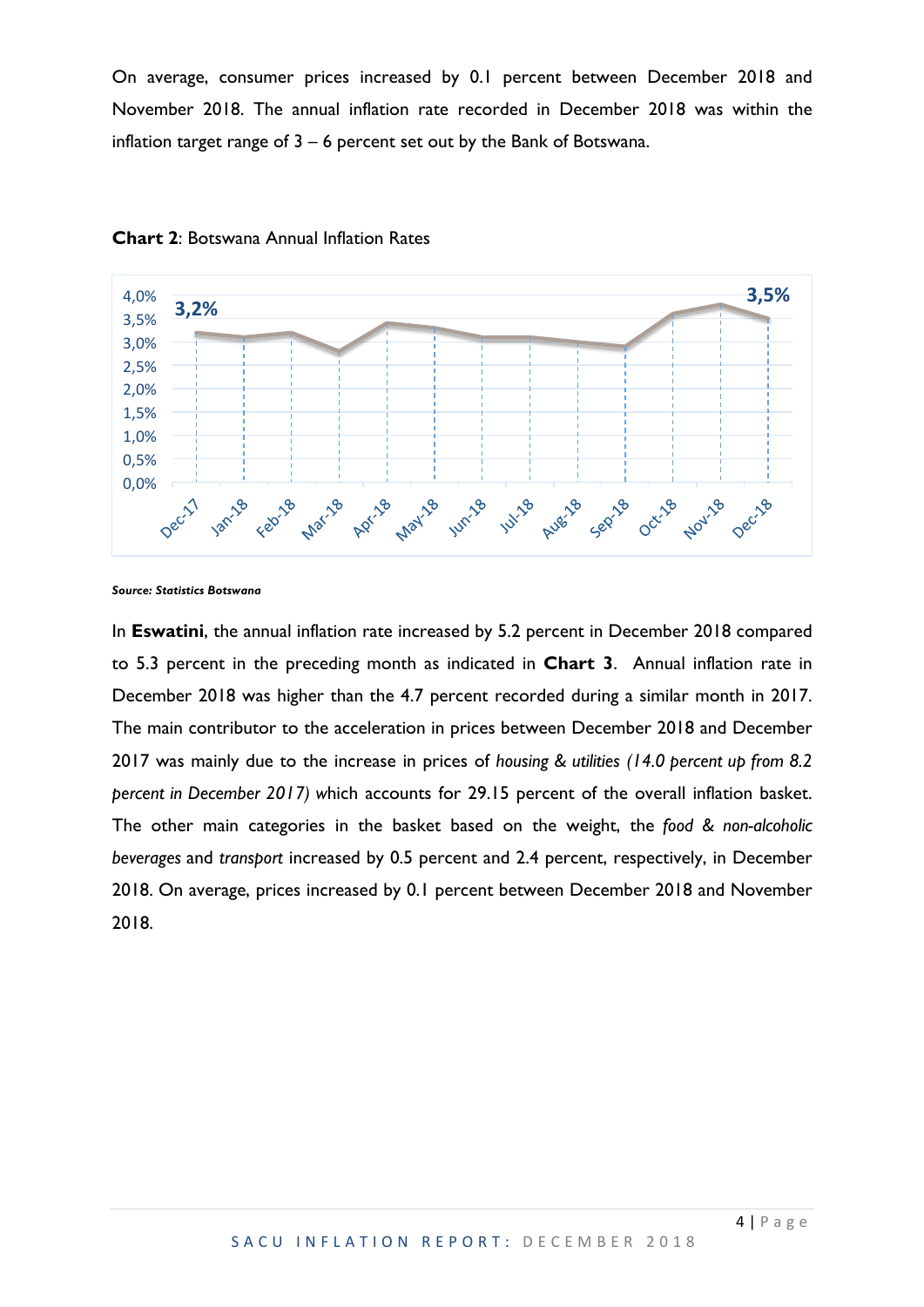

**Chart 3**: Eswatini Annual Inflation Rates

In **Lesotho**, the annual inflation rate increased by 5.4 percent in December 2018 compared to 5.6 percent in the preceding month as reflected in **Chart 4**. A year earlier inflation rate was 5.7 percent during the corresponding month. The main driver of the deceleration in annual inflation rate between December 2018 and December 2017 was mainly due to the decrease in cost of *food & non-alcoholic* category *(5.3 percent down from 7.2 percent in December 2017)* that accounts for 36.11 percent of the overall inflation basket. The other main categories based on the basket weights, the *clothing & footwear* and *housing & utilities*  categories reflected that prices increased by 2.7 percent and 14.0 percent, respectively in December 2018. On average, prices increased by 0.1 percent between December 2018 and November 2018.

*Source: Central Statistics Office*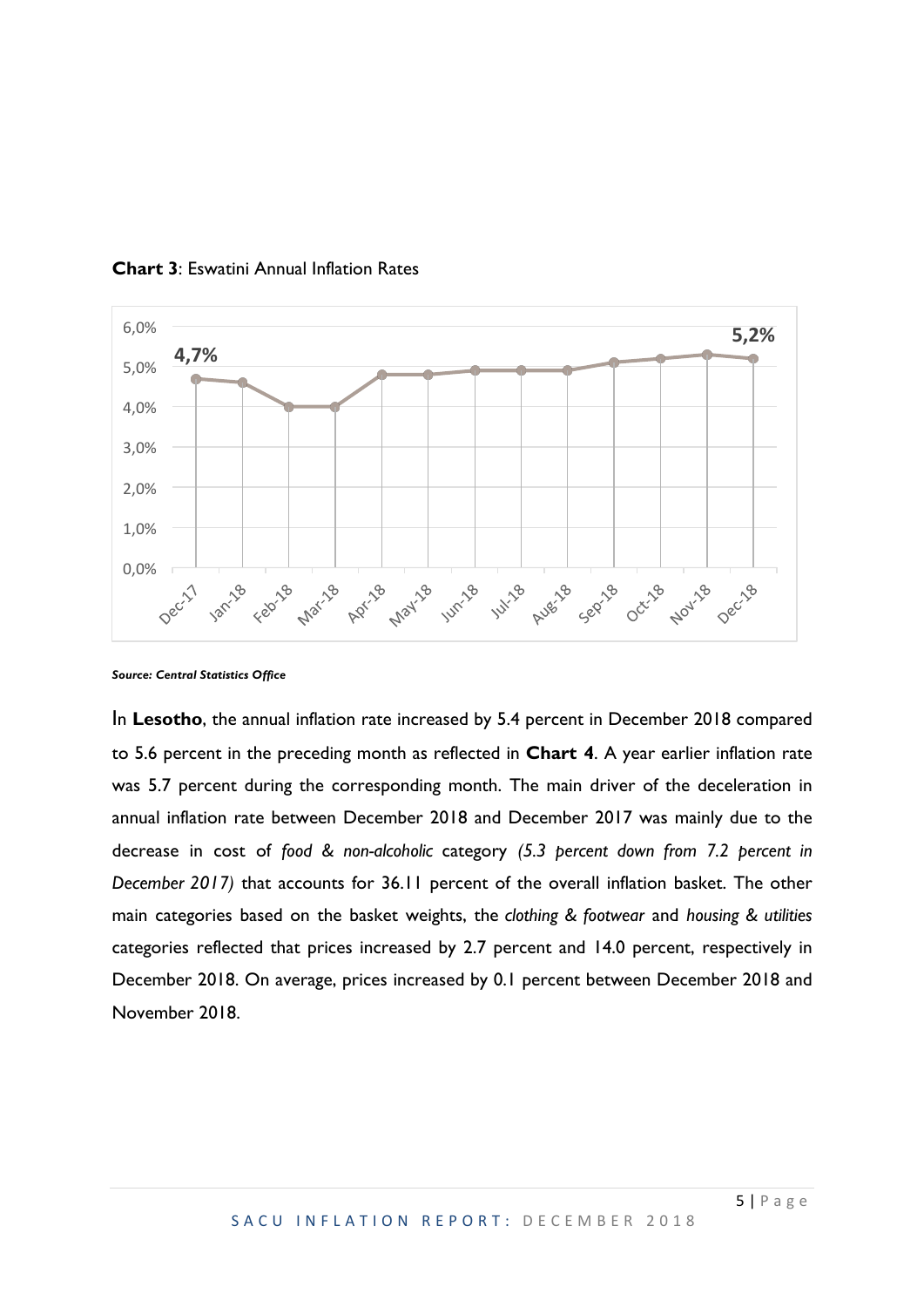

**Chart 4**: Lesotho Annual Inflation Rates

In **Namibia**, the annual inflation rate increased by 5.1 percent in December 2018 compared to 5.6 percent in the previous month. A year earlier inflation rate was 5.2 percent during the corresponding month as reflected in **Chart 5**. The deceleration in the annual inflation rate between December 2018 and December 2017 was mainly reflected in prices of *housing & utilities (-0.2 percent down from 9.2 percent in December 2017)* which accounts for 28.36 percent of the overall inflation basket. The other main categories based on the basket weight, the *food & non-alcoholic beverages* and *transport* recorded increase in prices of 5.2 percent, and 10.9 percent. On average, prices contracted by 0.2 percent between December 2018 and November 2018.

*Source: Lesotho Bureau of Statistics*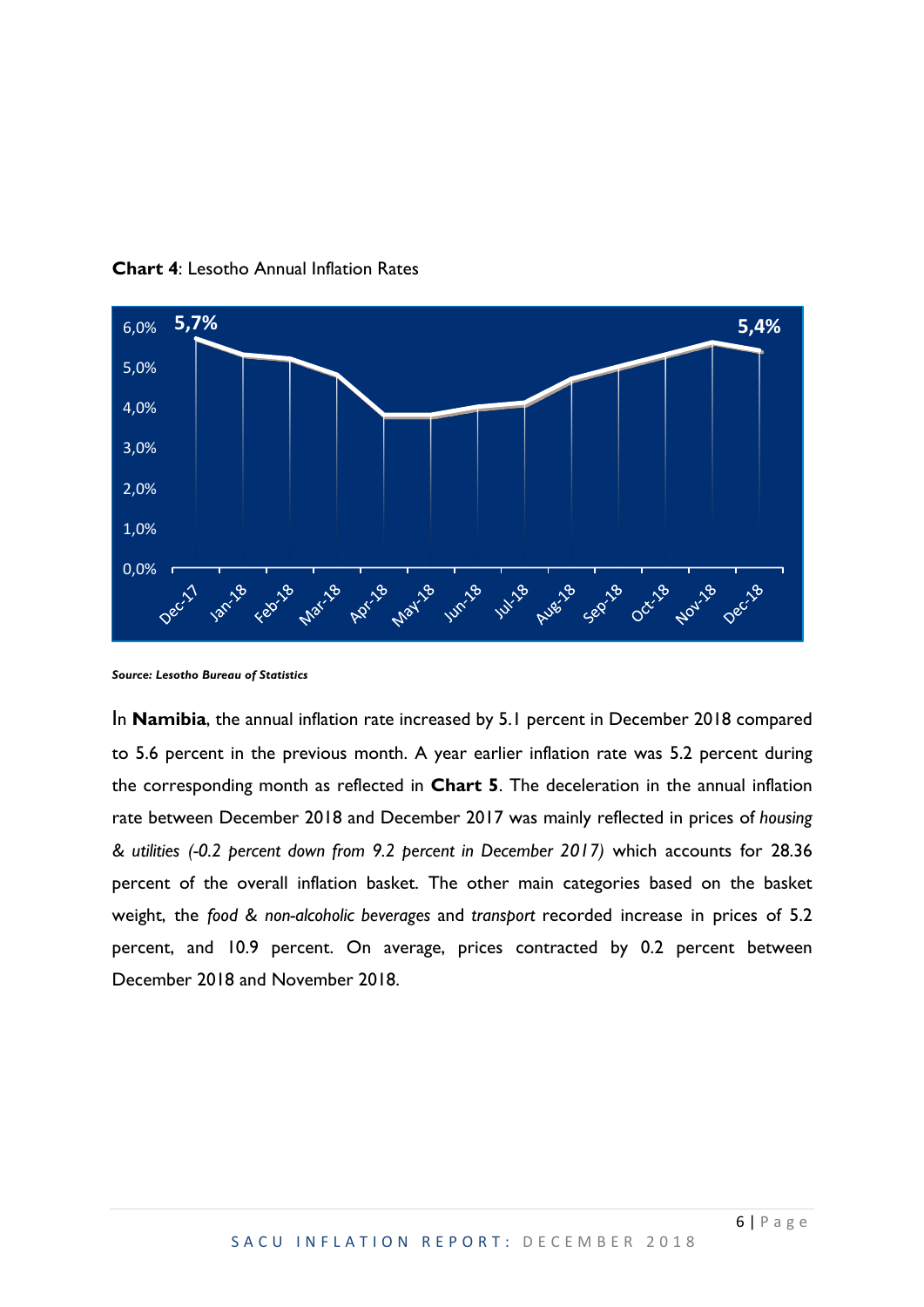

**Chart 5**: Namibia Annual Inflation Rates

In **South Africa**, the annual inflation rate increased by 4.5 percent in December 2018 compared with 5.2 percent in the previous month as depicted in **Chart 6**. The annual rate in December 2018 was lower than the 4.7 percent recorded during the similar month in 2017. The main contributors to the annual inflation rate in December 2018 were *housing & utilities (1.3 percentage points)* followed by *miscellaneous goods & services (0.9 percentage points)* and *transport (0.9 percentage points)*. On average, prices contracted by 0.2 percent between December 2018 and November 2018. The annual inflation rate in December 2018 remained within the target range of 3-6 percent set out by the South African Reserve Bank.

*Source: Namibia Statistics Agency*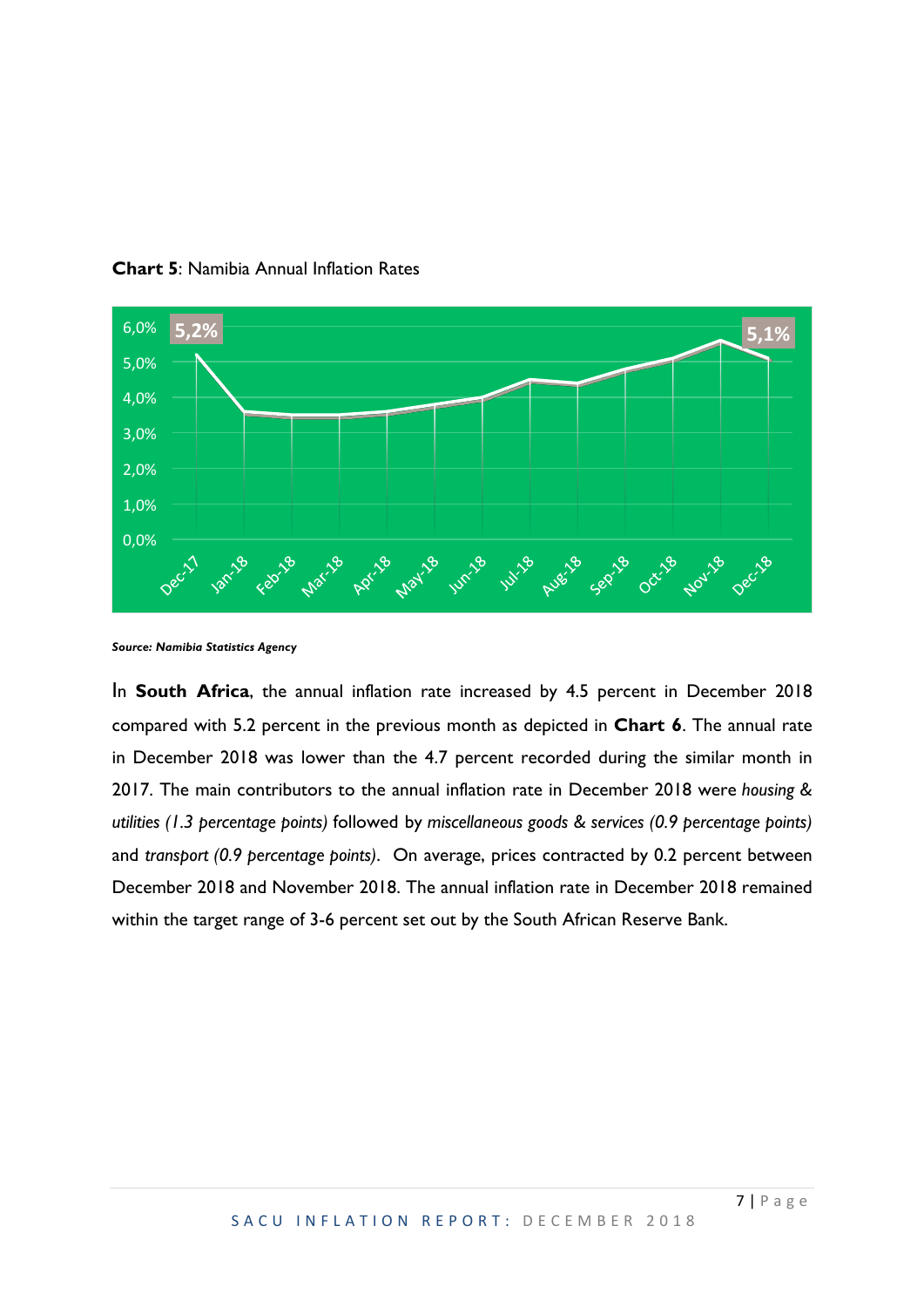

**Chart 6**: South Africa Annual Inflation Rates

*Source: Statistics South Africa*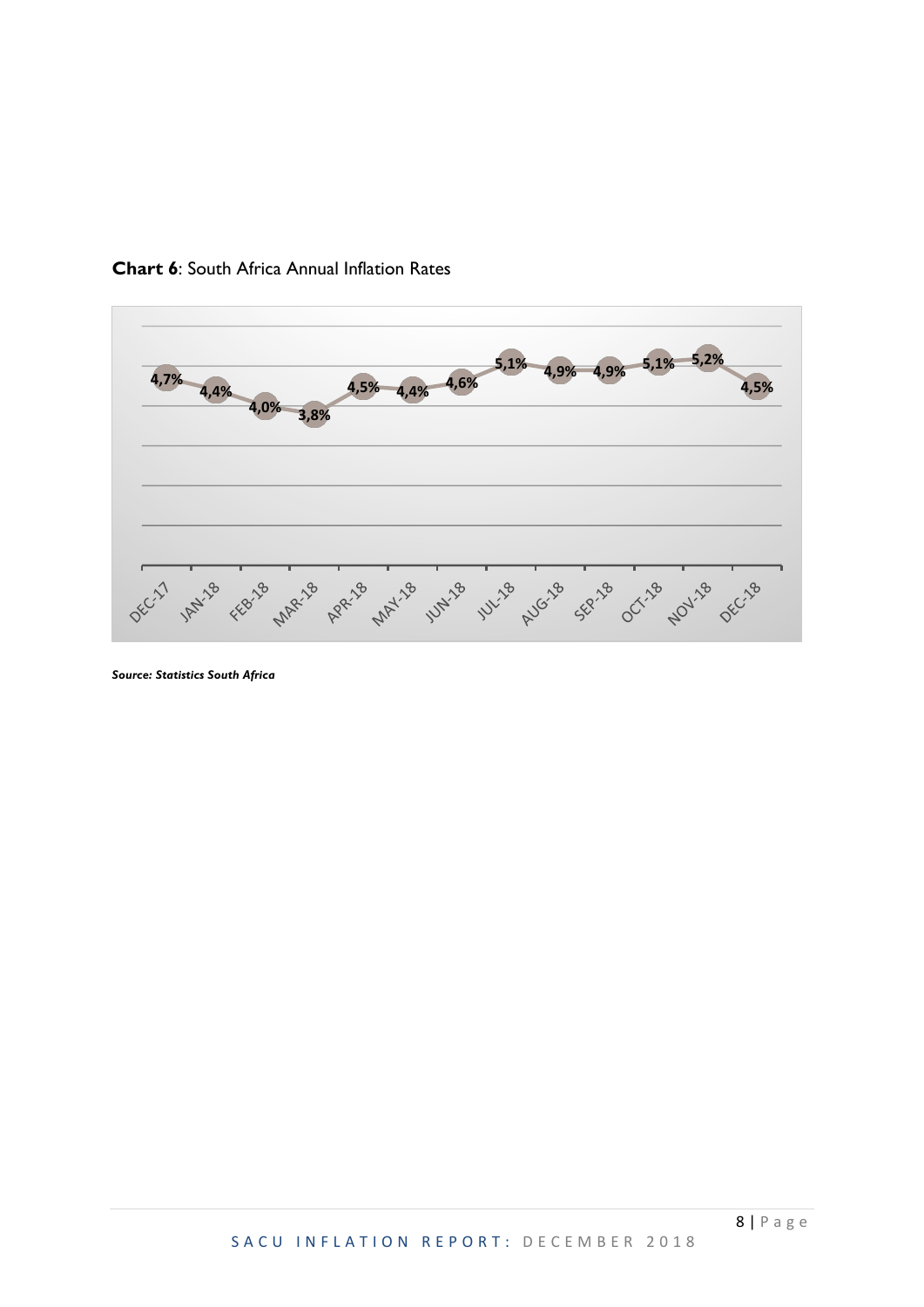#### **Inflation Rate for Selected Economies**

**Chart 7**, indicates inflation rates in selected economies for the month of December 2018. In **Brazil**, inflation rate rose by 3.8 percent in December 2018 compared to 4.1 percent in the previous month and the rate was 3.0 percent in December 2017. In the **UK**, inflation rate rose by 2.1 percent in December 2018 compared to 2.3 percent in the preceding month, and 3.0 percent in December 2017. While in the **USA,** inflation rate rose by 1.9 percent in December 2018 compared to 2.2 percent in the preceding month, and 2.1 percent in December 2017. In **China** consumer prices rose by 1.9 percent compared to 2.2 percent in the preceding month while the rate was 1.8 percent during a similar month in 2017. In the **Euro area** annual inflation was 1.6 percent in December 2018 compared with 1.9 percent in November 2018, while the rate was 1.4 percent during a similar month in 2017.



**Chart 7:** Annual Inflation Rates for Selected Economies (December 2018)

*Source: inflation.eu*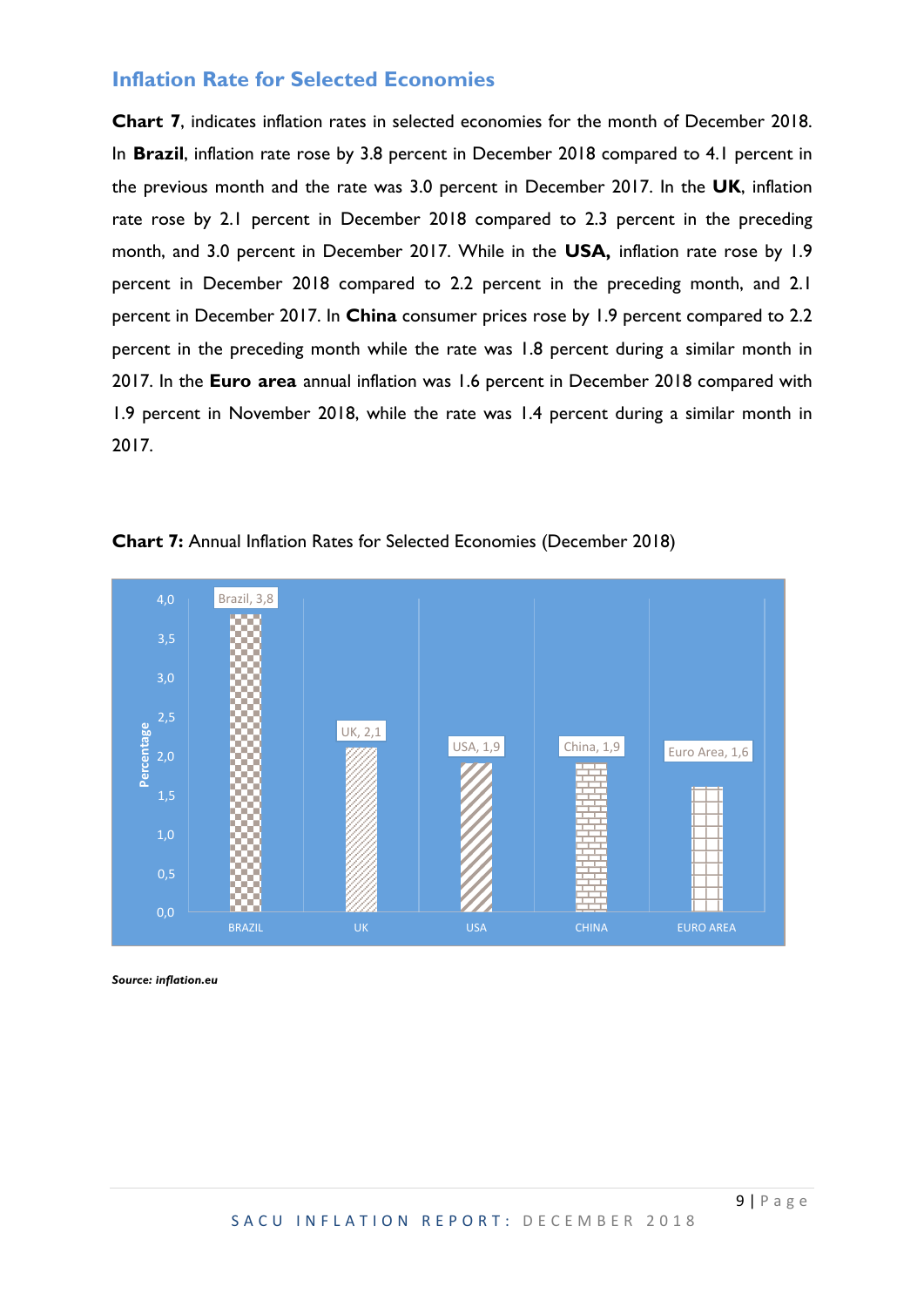#### **FAO Food Price Index**

 

**Chart 8** shows that the FAO **Food** Price Index<sup>2</sup> (FFPI) averaged at 161.7 points in December 2018, nearly unchanged from its November value as lower dairy and sugar quotations were largely offset by firmer cereal prices and somewhat higher prices of meat and oils. Overall in 2018, the FFPI averaged at 168.4 points, down by 3.5 percent from 2017. Sugar values dropped the most in 2018, similarly vegetable oil, meat and dairy prices also register year-on-year decreases. However, international prices of all major cereals rose in 2018.

The **FAO Cereal Price Index** averaged at 167.1 points in December 2018, 1.8 percent higher than in November and 9.6 percent above December 2017. The increase was mainly reflected in wheat and maize prices. The **FAO Vegetable Oil Price Index** averaged at 125.8 points in December 2018, up by 0.4 percent from November 2018, marking the first rebound after ten consecutive monthly declines. The decline reflects weakening prices across the vegetable oil sector. The **FAO Meat Price Index** averaged at 163.6 points in December 2018, 0.8 percent higher than its value for November 2018. The **FAO Dairy Price Index** averaged at 170.0 points in December 2018, down by 3.3 percent from November 2018, continuing the downward trajectory for the seventh consecutive month.The **FAO Sugar Price Index** averaged at 179.6 points in December 2018, down by 1.9 percent from November 2018. International sugar prices fell under renewed downward pressure, in part because of reportedly faster growth in sugar production in India in recent months. Falling international prices of crude oil also contributed to the slide in sugar quotations, as lower energy prices tend to reduce the use of sugarcane to produce ethanol, resulting in more supplies for the production of sugar, notably in Brazil.

<sup>&</sup>lt;sup>2</sup> Food Price index: consist of the average of 5 commodity group price indices (meat, dairy, cereals, oil & fat, and sugar) weighted with the average export share of each of the groups for 2002-2004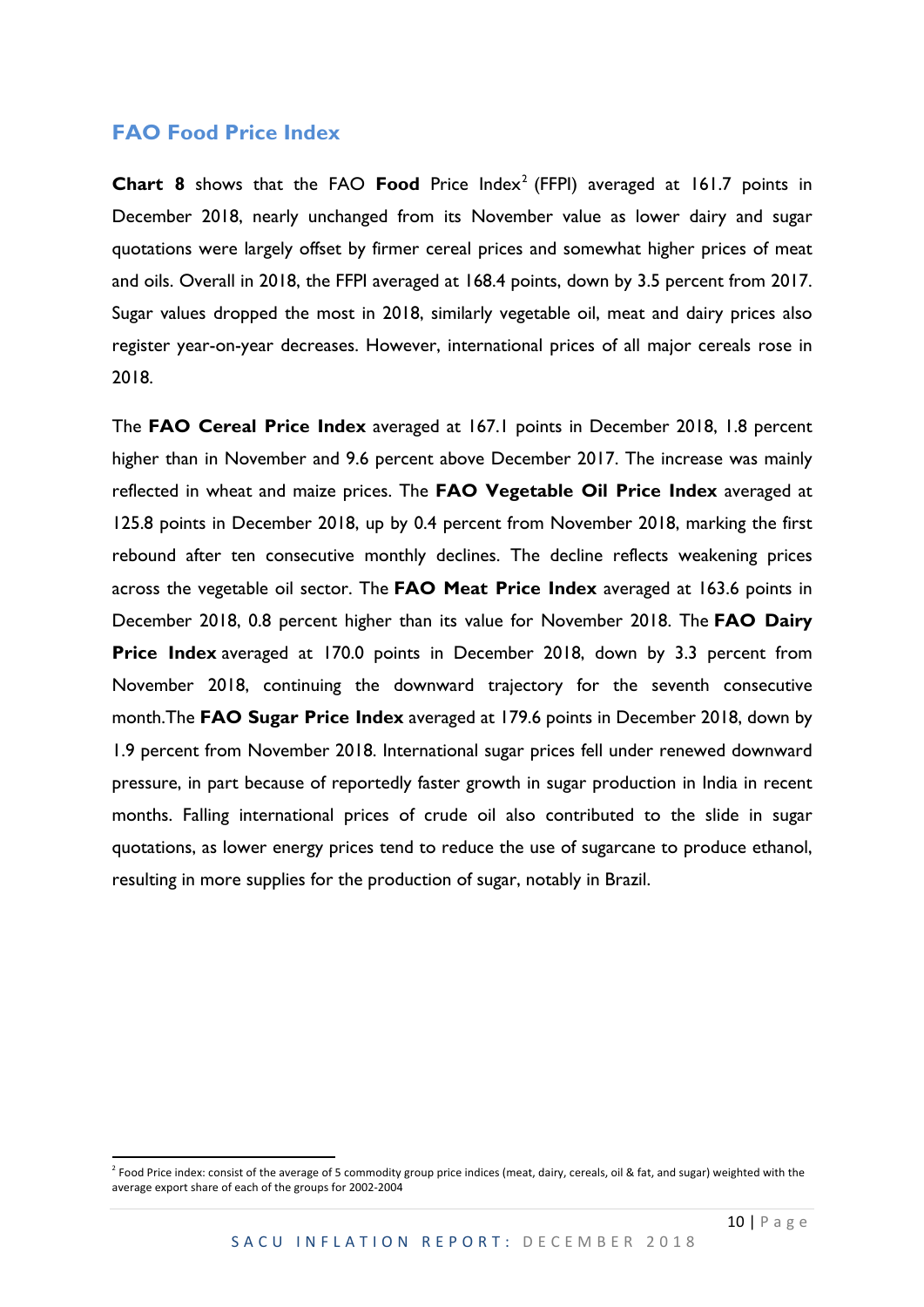



*Source: Food and Agriculture Organization of the United Nations*

#### **Brent Crude Oil Prices**

Brent crude oil price closed at USD53.80 per barrel at the end of December 2018, which was 8.4 percent lower than at the end of November 2018. Year-on-year, the price level was lower than the USD66.87 per barrel recorded at the end of December 2017 as highlighted in **Chart 8**.



**Chart 8:** Brent Crude Oil